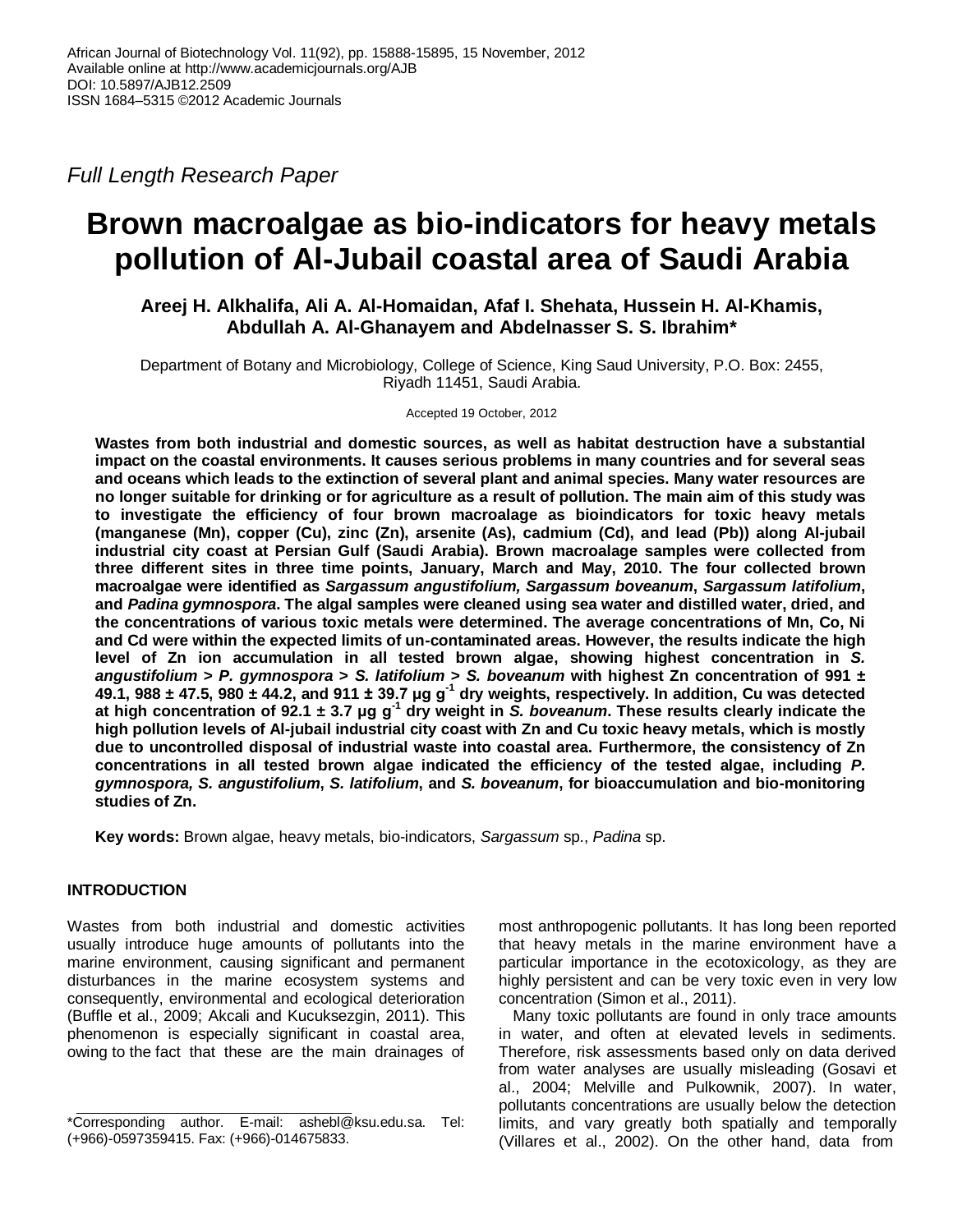sediments may not be representative of contaminant concentrations in the overlying water column and cannot give information on patterns of contamination, especially at the higher levels of the food chain (Binelli and Provini, 2003; Torres et al., 2008). In addition, the concentrations available to biota are affected by several factors, including pH, salinity, particle size and organic content (Karez et al., 1994; Jothinayagi and Anbazhagan, 2009). Consequently, some aquatic organisms have become increasingly used in the assessment of contamination, as bioindicators. Algae and molluscs are among the organisms most used for this purpose (Villares et al., 2002; Simon et al., 2008; Lavoie-Michel et al., 2009; Topcuoğlu et al., 2010; Rajfur et al., 2010).

The main advantage of bio-monitoring approach using marine organisms compared to direct measurement in water or sediment is to provide a direct and timeintegrated assessment of the metal fraction that is actually available to the organisms (Coteur et al., 2003; Danis et al., 2004; Metian et al., 2008). However, several criteria have been established to ensure appropriate organisms to be used as biomonitors and bioindicators. The organisms should ideally be sedentary, and thus reflect only pollutant specific to a particular site, easy to identify, and cosmopolitan, ensuring wide geographic relevance. Furthermore, bioindicators should be sensitive to contaminants and tolerate high contaminant concentrations and also provide sufficient tissue for analysis (Conti and Cecchetti, 2003; Melville and Pulkownik, 2008).

Of the many types of biosorbents including fungi, bacteria and yeasts, recently investigated for their ability to sequester heavy metals, brown algal biomass has proven to be highly effective as well as reliable and predictable in the removal of several heavy metals (such as Pb<sup>2+</sup>, Cu<sup>2+</sup>, Cd<sup>2+</sup>, and Zn<sup>2+</sup>) from aqueous solutions. The main mechanisms of heavy metals biosorption by brown algae include some key functional groups such as carboxylic groups, which are generally the most abundant acidic functional group in the brown algae. They constitute the highest percentage of titratable sites (typically greater than 70%) in dried brown algal biomass. The adsorption capacity of the algae is directly related to the presence of these sites on the alginate polymer, which itself comprises a significant component (up to 40% of the dry weight). Ion-exchange is another important concept in biosorption by brown algae (Davis, 2003; Moacir et al., 2008; Buffle et al., 2009; Akcali and Kucuksezgin, 2011).

The main objective of this work was to investigate the suitability of some brown macroalgae to act as bioindicator for heavy metals pollution of Al-Jubail industrial city coastal area at the Persian Gulf (Saudi Arabia).

#### **MATERIALS AND METHODS**

#### **Study area**

Al-Jubail (27° 0′ N, [49° 40′ E\)](http://toolserver.org/~geohack/geohack.php?pagename=Jubail¶ms=27_0_N_49_40_E_type:city(150367)_region:SA) (Figure 1) is a city located in the

Eastern province on the Persian Gulf coast of Saudi Arabia. It consists of the Old Town of Al-Jubail, which was originally a small fishing village. In 1975, Al-Jubail was designated as a site for a new industrial city by the Saudi government, and has seen rapid expansion and industrialization since. The seventh census report for Al-Jubail Industrial City, prepared in 2009, gives a resident population of 150,367. Al-Jubail city is considered as the largest industrial complex in the Middle East. It holds the Middle East's largest, and the world's 4th largest petrochemical company, fertilizer plants, steel works, industrial port and a huge number of support industries. There is also the Royal Saudi Naval Base, plus a separate Commercial Port and Military Air Base. In addition, Al-Jubail industrial city is home to the world's largest [seawater](http://en.wikipedia.org/wiki/Seawater) [desalination](http://en.wikipedia.org/wiki/Water_desalination) plant. It provides 50% of the country's drinking water through desalination of seawater from the Persian Gulf. Other industries include electroplating, leather tanning, dye and pigment manufacturing, wood processing, textile dyeing, steel and alloy industries, photographic sensitizer manufacturing and others.

#### **Sampling procedures**

Algal samples were collected in triplicates from three sites along Aljubail industrial city coast using five liter polyethylene acid-washed bottles. Algal samples were collected during three surveys, in January, March and May, 2010. The samples were transferred to the laboratory in refrigerated box where they were cleaned with distilled water and identified according to previously reported protocols (Basson, 1979; Basson et al., 1988). All algal samples were air dried at 90°C and then kept for further analysis.

#### **Analytical methods**

The concentrations of manganese, copper, zinc, arsenic, cadmium and lead were determined in the collected algal samples according to previously reported methods (Levkov and Krstic, 2002; Murphy et al., 2008; Al-Homaidan, 2008; Al-Homaidan et al., 2011). 500 mg (dry weight) of each algal dried sample were placed in acid washed digestion tubes. 25 ml of concentrated analaR grade nitric acid was added to each tube and the contents were evaporated to about dryness. After cooling, 20 ml of double deionized water was added to each tube and the contents were filtered through 0.45 μM Millipore filters. The solutions were then transferred to 25 ml acid washed volumetric flasks and the volumes were completed to 25 ml with double distilled deionized water. The concentrations of various metals including Mn, Cu, Zn, As, Cd, and Pb were measured in aliquots of algae, using Inductively Coupled Plasma-Optical Emission Spectrometer (Optima 4300 DV). All samples were analyzed in triplicates and the concentrations were expressed in µg (metal) per gram dry weight (alga) and the mean values were recorded.

#### **Statistical analysis**

All analysis was made in three replicates. Statistical analysis was based on SPSS (Version 11.0) program. One-way analysis of variance (ANOVA) was used to evaluate the inter-specific significance between algal metal accumulation and between metal levels in different sites with  $p = 0.05$  (Jothinayagi and Anbazhagan, 2009; Al-Homaidan et al., 2011).

### **RESULTS**

In this study, four brown macroalagae were collected in triplicates from three different sites in three survey trips in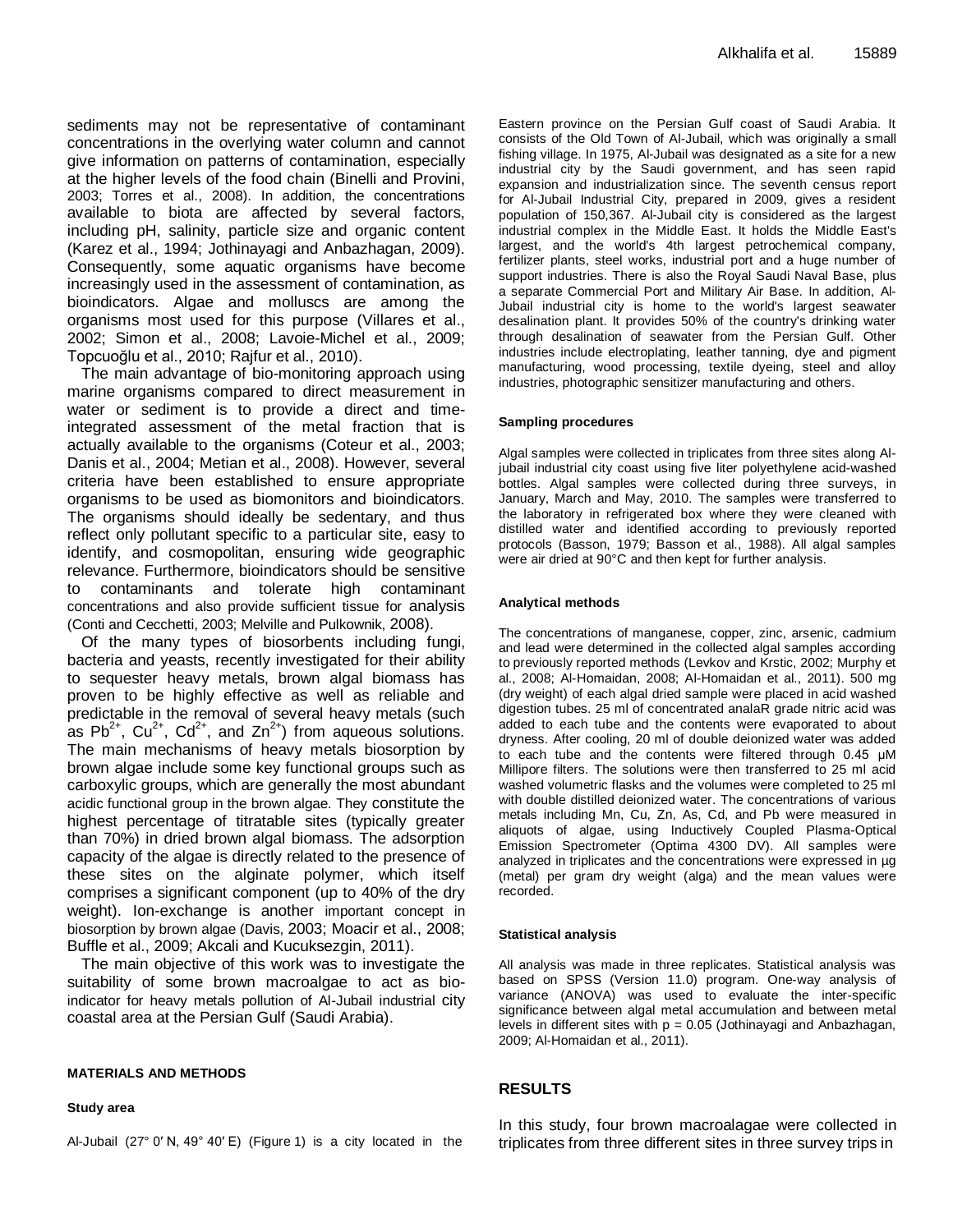

**Figure 1.** Location of Al-Jubail industrial city at the Persian Gulf coast of Saudi Arabia.

January, March and May, 2010. These algae were chosen to conduct the investigation as bioindicators for heavy metals pollution of Aljubail industrial city coastal area at the Persian Gulf (Saudi Arabia), due to the fact that they were available in all sites during all field expeditions. Based on Basson et al. (1979, 1988) protocols, the collected brown algae were identified as *P. gymnospora*, *S. angustifolium*, *latifolium*, and *boveanum* (Figure 2). Their proliferation in this area is probably attributed to the elevated levels of nutrients which prevailed in the stream and to the high concentrations of total dissolved solids. The concentrations of various toxic heavy metals were determined in all of the collected algal samples, including Mn, Cu, Zn, As, Cd and Pb.

The mean concentrations of the tested metals (Mn, Cu,

Zn, As, Cd and Pb) in *P. gymnospora* are presented in Figure 3. The results indicate that the average concentrations of various metals were in the normal range except the concentrations of Zn, which was high and ranged from 668  $\pm$  33.6 to 988  $\pm$  47.5 µg g<sup>1</sup> <sup>1</sup> dry weights, and highest concentration of 988  $\mu$ g g<sup>-1</sup> dry weights was recorded in the *P. gymnospora* samples collected in March collection. Figure 4 demonstrates the average concentrations of various metals in *S. angustifolium* which indicated high content of Zn with concentration range from 537  $\pm$  27.2 to 991  $\pm$  49.1 µg g<sup>-1</sup> dry weights, with highest concentration in samples collected in January. However, the other tested metals were in normal range.

In contrast to other algae, the average concentrations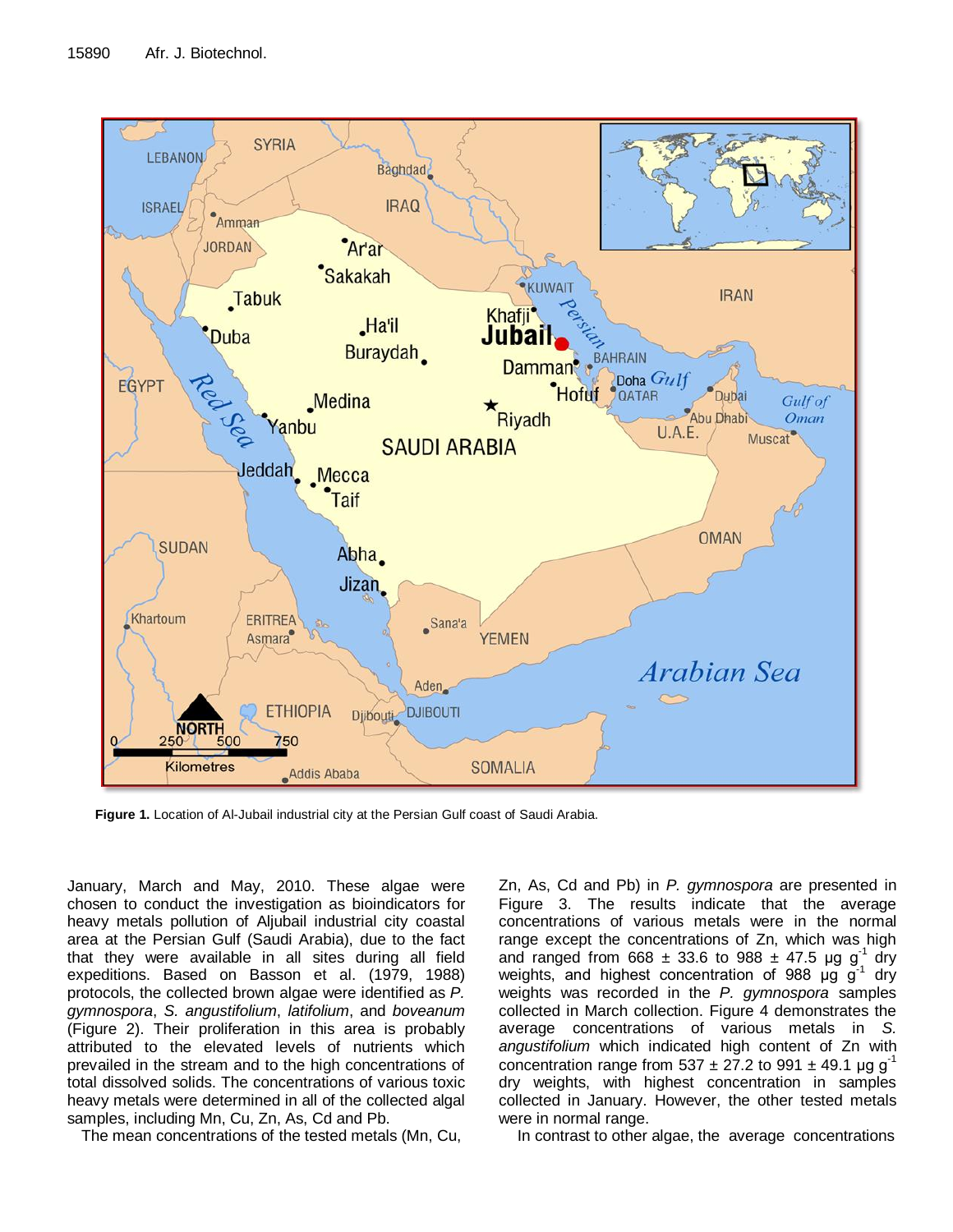

**Figure 2.** (A) *Padina gymnospora*; (B) *Sargassum angustifolium*; (C) *Sargassum latifolium* and; (D) *Sargassum boveanum*.

of Cu was high in *S. boveanum*, ranged from 6.1 ± 0.4 to 92.1  $\pm$  3.7 µg g<sup>-1</sup> dry weights, with highest concentration in samples collected in January. In addition to copper, average concentration of Zn was also high in this *S*. *boveanum* as well with highest concentration (911 ± 39.7 μg g**-**<sup>1</sup> dry weight) in samples collected in March collection trip, while the other heavy metals (Mn, As, Cd and Pb) were in normal levels (Figure 5). The concentrations of various metals in *S. latifolium* are shown in Figure 6. Once again, Zn concentration was high and ranged from 1.0 to  $980.0 \pm 44.2$  µg g<sup>-1</sup> dry, with highest concentration in *S. latifolium* samples collected in March collection trip.

# **DISCUSSION**

The passive removal, termed biosorption, of toxic heavy metals by inexpensive biomaterials requires that the substrate exhibits high metal accumulation ability and selectivity, suitable mechanical properties, as well as low cost for application in remediation technology (Davis et al., 2003; Torres et al., 2008).

In the last decade, many low-cost sorbents have been investigated, however the brown algae have proven to be the most effective and promising substrates for bioremediation of the toxic heavy metals from the aqueous solutions (Torres et al., 2008). This is mainly due to their basic biochemical constitution that is responsible for this enhanced performance among other biomaterials. It is the properties of cell wall constituents, such as alginate and fucoidan, which are chiefly responsible for heavy metal chelation (Davis et al., 2003). The brown algae are an important large assemblage of algae that are classified in about 265 genera, with more than 1500 species (Conti et al., 2007). They derive their characteristic brown color from the large amounts of the carotenoid fucoxanthin contained in their chloroplasts and the presence of various pheophycean tannins (Conti et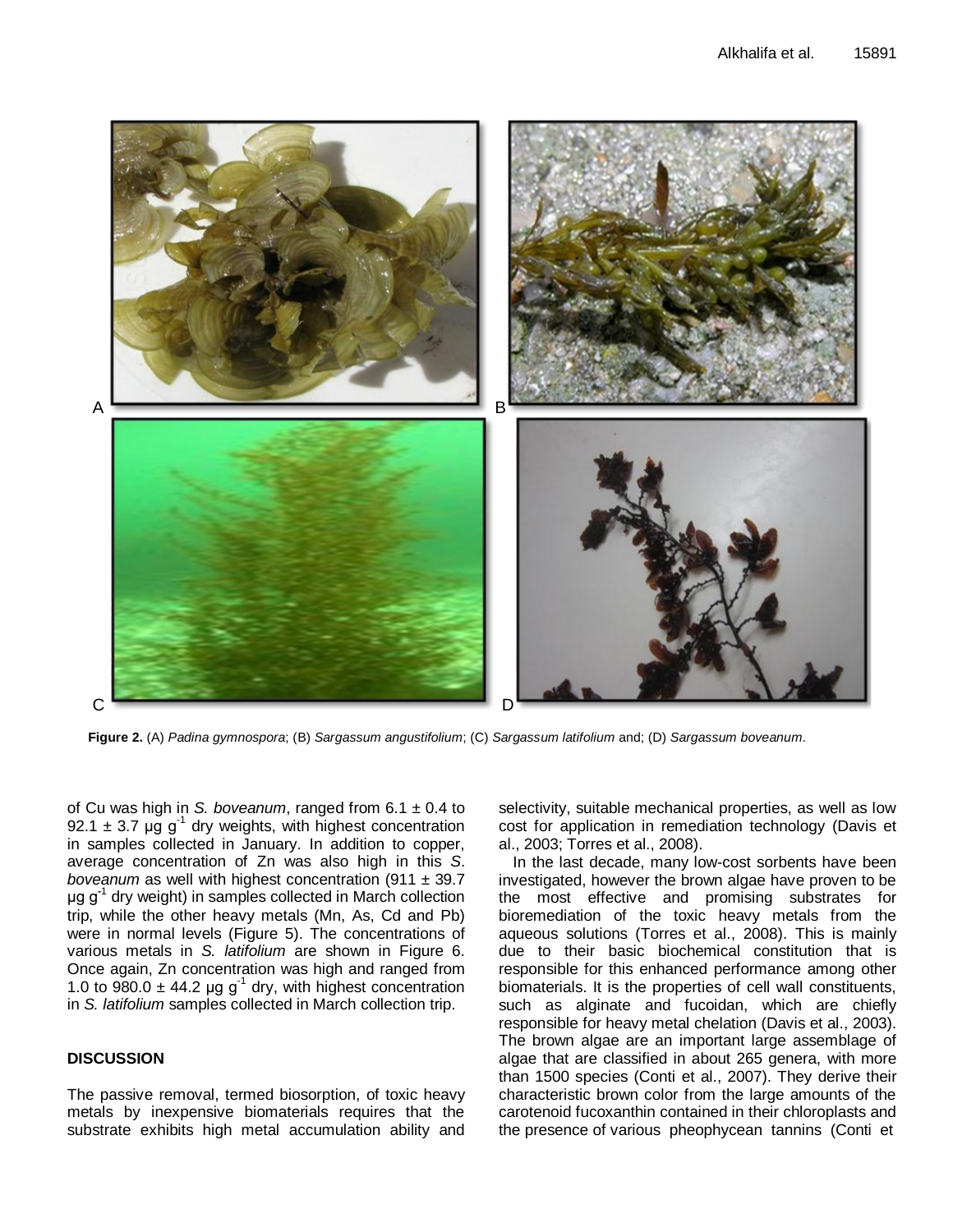

**Figure 3.** Concentrations of heavy metals in *P. gymnospora*. Various heavy metals were measured in the aliquots of algae using Inductively Coupled Plasma-Optical Emission Spectrometer (Optima 4300 DV). All samples were analyzed in triplicates and the concentrations are expressed in µg (metal) per gram dry weight (alga) and the recorded values are means and the error bars are indicated.





**Figure 4.** Concentrations of heavy metals in *S. angustifolium*. Various heavy metals were measured in the aliquots of algae using Inductively Coupled Plasma-Optical Emission Spectrometer (Optima 4300 DV). All samples were analyzed in triplicates and the concentrations are expressed in µg (metal) per gram dry weight (alga) and the recorded values are means and the error bars are indicated.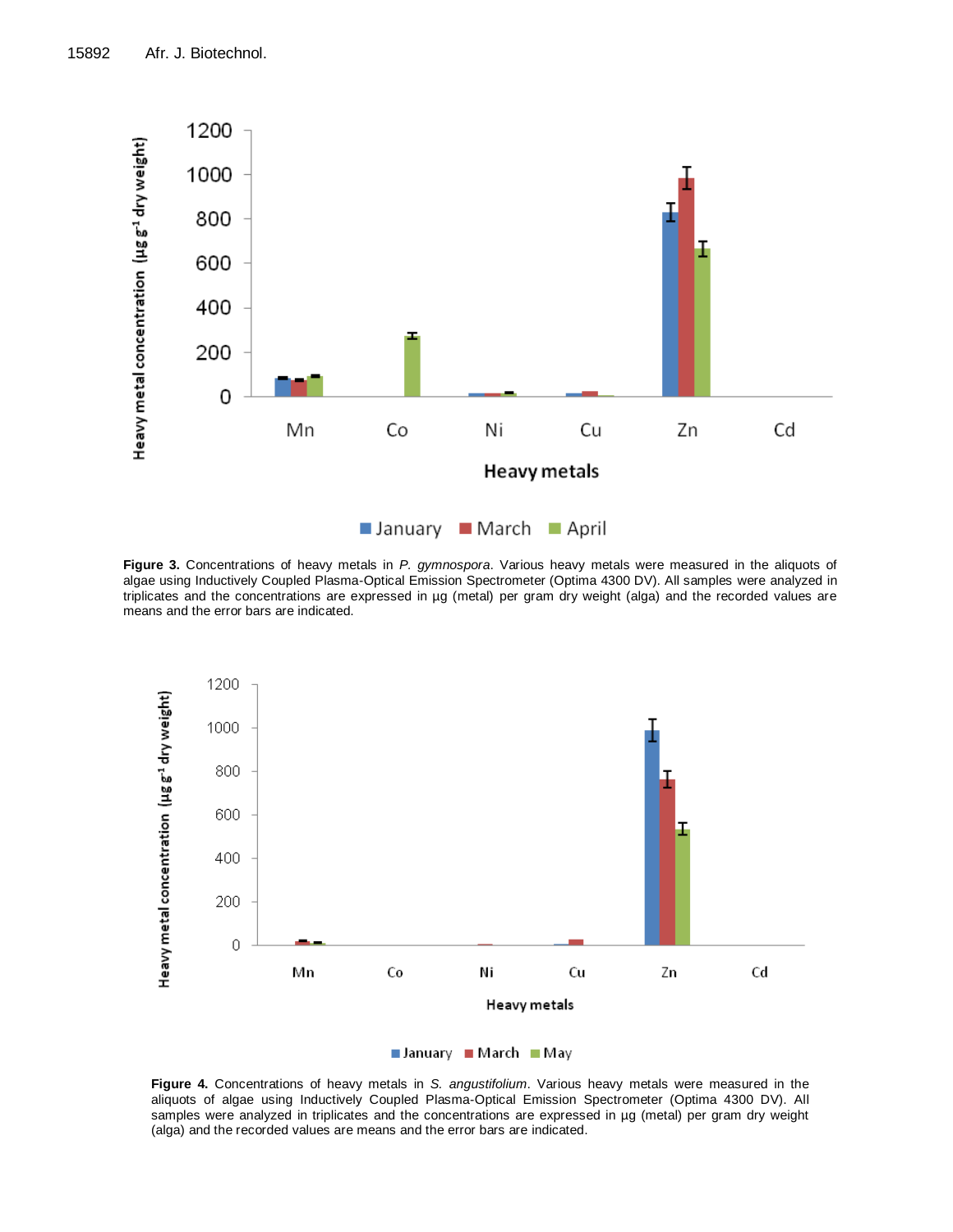

**Figure 5.** Concentrations of heavy metals in *S. boveanum*. Various heavy metals were measured in the aliquots of algae using Inductively Coupled Plasma-Optical Emission Spectrometer (Optima 4300 DV). All samples were analyzed in triplicates and the concentrations are expressed in µg (metal) per gram dry weight (alga) and the recorded values are means, and the error bars are indicated.



**Figure 6.** Concentrations of heavy metals in *S. latifolium*. Various heavy metals were measured in the aliquots of algae using Inductively Coupled Plasma-Optical Emission Spectrometer (Optima 4300 DV). All samples were analyzed in triplicates and the concentrations are expressed in µg (metal) per gram dry weight (alga) and the recorded values are means and the error bars are indicated.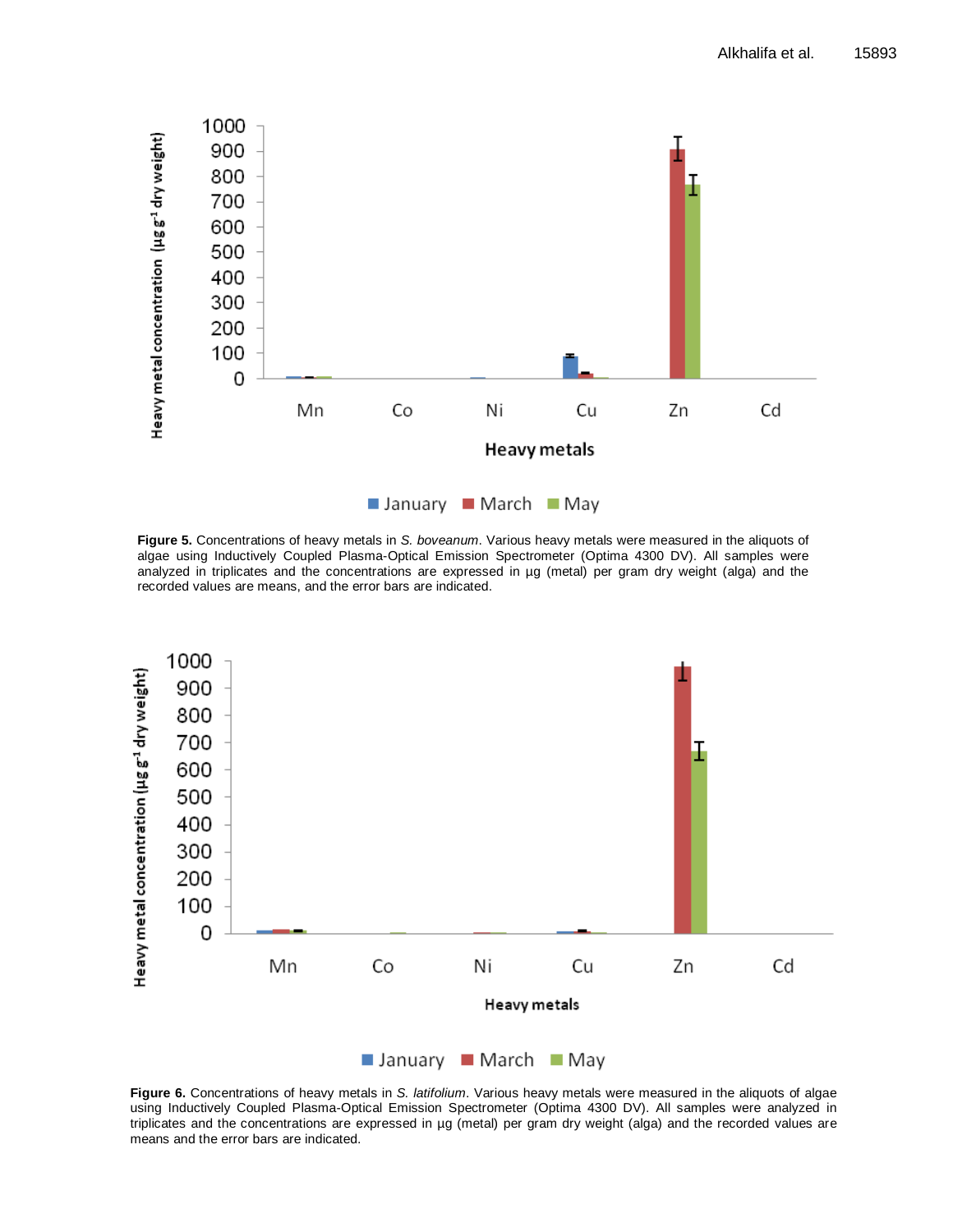al., 2007). They occur mainly in the marine environment, where they appear as an intertidal component. Some marine forms penetrate into brackish environments, and can be an important part of the salt marsh fauna. Brown algae flourish in temperate to subpolar regions where they exhibit the greatest diversity in species and morphological expression (Lee, 1989).

In this study, four brown macroalgae, including *P. gymnospora*, *S. angustifolium*, *latifolium*, and *boveanum* were selected for evaluation of their efficiency as bioindicators of heavy metals pollution at Al-Jubail industrial city coastal area of Saudi Arabia at Persian Gulf. These algae were selected to conduct the investigation due to the fact that they were distributed in sites during all field expeditions. Their proliferation is probably attributed to the elevated levels of nutrients which prevailed in the stream, and to the high concentrations of total dissolved solids. Furthermore, brown algae in general and in particular species of *Padina* and *Sargassum* were reported to be the best species for biomonitoring and phytoremediation of toxic heavy metals from coastal tropical environment (Davis et al., 203; Murphy et al., 2008; Jothinayagi and Anbazhagan, 2009). The concentrations of several toxic heavy metals were measured in aliquots of the four algal species collected in three surveys (January, March, and May, 2010). The results indicate the high level of Zn ion accumulation in all tested brown algae, showing highest concentration in *S. angustifolium* > *P. gymnospora* > *S. latifolium* > *S. boveanum*, with highest Zn concentrations of 991  $\pm$  49.1, 988  $\pm$  47.5, 980  $\pm$  44.2, and 911  $\pm$  39.7 µg g<sup>-1</sup> dry weights, respectively. Such high concentrations are not usually encountered in these algae in unpolluted waters and much lower values have been reported by other workers from different countries (Storelli et al., 2001; Topçuoĝlu et al., 2003; Akcali and Kucuksezgin, 2011).

It has been reported that the average zinc residues in algae collected from polluted waters are within the range of 100 to 500  $\mu$ g g<sup>-1</sup> dry weight (Melville and Pulkownik, 2007; Al-Homaidan et al., 2011). By comparing the findings of this study with other investigations, it can be said that there is high degree of zinc pollution in the study area, Al-jubail industrial city coast. Furthermore, the consistency of Zn concentrations in all tested brown algae indicated the efficiency of the tested algae, including *P. gymnospora S. angustifolium*, *latifolium* and *boveanum*, for bioaccumulation and bio-monitoring studies of Zn.

In addition to Zn, Cu ion was detected at high concentration of 92.1  $\pm$  3.7 µg g<sup>-1</sup> dry weight in only S. *boveanum*. These high levels of copper are much higher than what is expected for uncontaminated coasts. It has been reported that a range of 10 to 100  $\mu$ g g<sup>-1</sup> dry weight as typical of attached algae species inhabited polluted waters (Moore and Ramamoorthy, 1984; Donat and Dryden, 2001; Sawidis et al., 2001).

These results clearly indicated the high pollution levels

of Al-jubail industrial city coast with Zn and Cu toxic heavy metals, which is mostly due to uncontrolled disposal of industrial waste into coastal area. Moreover, the fact that the average concentrations of Mn, Co, Ni and Cd in all tested algal samples were within the expected limits of un-contaminated areas, and could be due other factors. It has been reported that the high levels of some heavy metals in the algae reflect firstly the high bioavailability of the metals in the study area and secondly the capacity of the alga to accumulate them. Many factors may influence the bioavailability of metals in algae including pH, salinity, temperature, light, particulate matters and organic matters (Jothinayagi and Anbazhagan, 2009). In addition to variations in the available metals concentrations in the ambient water, other factors such as water conditions, and the stage of development and variation in growth and chemical composition of the algae may influence the pattern of accumulation (Wai-Yin and Wen-Xiong, 2001; Jothinayagi and Anbazhagan, 2009).

# **Conclusion**

The results of the current study clearly indicate the high pollution levels of Al-jubail industrial city coast with Zn and Cu toxic heavy metals, which is mostly due to uncontrolled disposal of industrial waste into coastal area. Furthermore, the consistency of Zn concentrations in all tested brown algae indicated the efficiency of the tested algae, including *P. gymnospora*, *S. angustifolium*, *latifolium*, and *boveanum* to act as bioindicators of Zn pollution. Also, the results indicate the high capability of *S. boveanum* for biosorption of Cu ion than other heavy metals, and its suitability as bioindicator of copper pollution. Finally, the results indicate that a special attention is required for treatment of industrial waste of Aljubail industrial city before disposal into the coast to meet the internationally accepted procedures for environmental/ecological impact and risk assessment to manage human impact on coastal environments.

# **ACKNOWLEDGEMENT**

The authors extend their appreciation to the Deanship of Scientific Research at King Saud University for funding the work through the research group project no. RGP-VPP-045.

# **REFERENCES**

- Akcali I, Kucuksezgin F (2011). A biomonitoring study: Heavy metals in macroalgae from eastern Aegean coastal areas. Mar. Pollut. Bull. 62:637-645.
- Al-Homaidan AA (2008). Accumulation of nickel by marine macroalgae from the Saudi coast of the Arabian Gulf. J. Food Agri. Environ. 6:148-151.